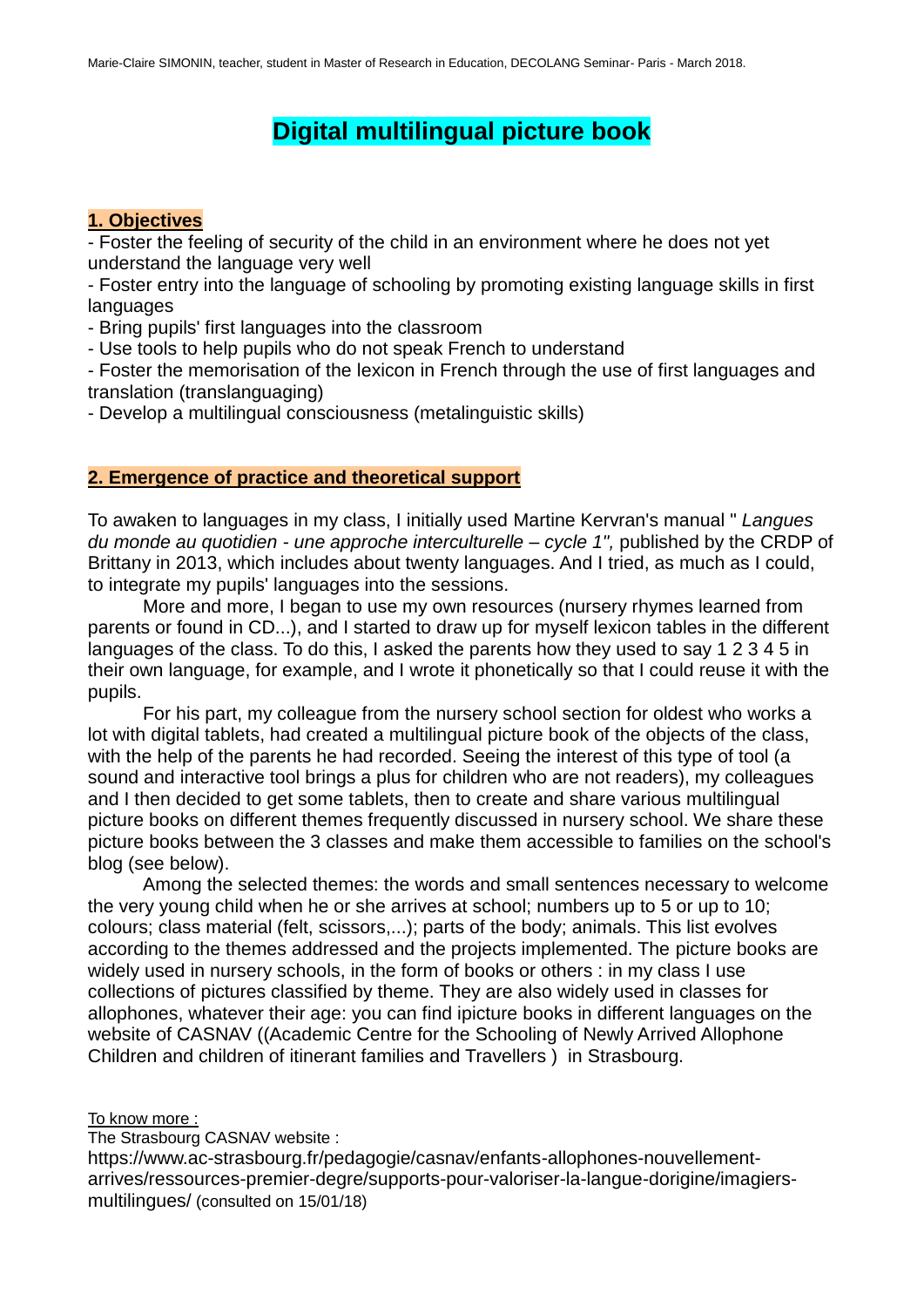#### Our school blog :

<http://mat-cologne-besancon.ac-besancon.fr/2017/01/02/contes-sacs-a-raconter/> (consulted on 27/01/18)

#### **Language awareness**

Awakening to languages is not the teaching of a particular language. It is the active discovery, through activities that bring pupils into contact with oral and written corpus in different languages, of the widest diversity of the world's languages: languages from all countries, linguistic varieties of any status present in the environment, languages of families...".The question of the affective and symbolic dimension of languages has been widely questioned by researchers and numerous studies show that a didactic approach to plurilingualism, including the languages of pupils and their families, enables pupils to establish a link between home and school and to reconcile the different languages of their repertoire. Research on a small section class in Mulhouse (Smeets, Young & Mary, 2015) shows that the inclusion of pupils' languages has the effect of improving pupils participation in class activities and interactions. We can also mention Cécile Goï for her work on pupils' languages, or Marie-Rose Moro for transcultural ethno-psychiatry. For the didactics of multilingualism, we can mention Michel Candelier, Christine Hélot, Andréa Young and Jim Cummins who explains that the language of the child and the language of the school are interdependent (2001) and that the child transfers his or her skills in a permanent back-and-forth that benefits both languages.

#### To know more:

A presentation of language awareness on the ministry's website:

[http://cache.media.education.gouv.fr/file/Anglais/51/4/eveil\\_408514.pdf](http://cache.media.education.gouv.fr/file/Anglais/51/4/eveil_408514.pdf) (consulted on 01/27/2018) Resources on Plurilangues, the website of the international association EdiLic:

<http://plurilangues.e-monsite.com/pages/en-savoir-plus-sur-l-eveil-aux-langues.html> (consulted on 27/01/18)

ELODIL (language awareness and openness to linguistic diversity):

[http://www.elodil.com/activ\\_prescolaire\\_th1.html](http://www.elodil.com/activ_prescolaire_th1.html) (consulted on 27/01/18)

DULALA (from one language to another):

<https://www.dulala.fr/ateliers-dune-langue-a-lautre-pour-tous-les-enfants/> (consulted on 27/01/18) A research paper on a classroom that practises the inclusion of pupils' languages:

Smeets O., Young A., & Mary L. (2015). « Pour une approche pédagogique plurilingue. Les enfants bilingues émergents en petite section ». Mélanges CRAPEL (Centre de Recherches et d'Applications Pédagogiques en Langues) n°36. [http://www.atilf.fr/IMG/pdf/smeets\\_mary.pdf](http://www.atilf.fr/IMG/pdf/smeets_mary.pdf) (consulted on 27/01/18) Cummins J. (2001). *La langue maternelle des enfants bilingues.*

[http://www.famillelanguescultures.org/medias/files/cummins-2001-langue-maternelle-des-enfants](http://www.famillelanguescultures.org/medias/files/cummins-2001-langue-maternelle-des-enfants-bilingues-1.pdf)[bilingues-1.pdf](http://www.famillelanguescultures.org/medias/files/cummins-2001-langue-maternelle-des-enfants-bilingues-1.pdf) (consulted on 27/01/18)

Valuing the mother tongue and encouraging its use is important, because it is now known that good mastery of the mother tongue is a foundation on which to build the second language. In other words, the more comfortable pupils are with their mother tongue, the more they will be able to use their existing language skills to learn French at school.

#### **3. Implementation**

#### **With the parents**

First of all, I prepare the picture book on my tablet thanks to the book creator application that allows me to make digital books. On each page, I write and illustrate a word with a picture that serves as a referent in the class (see the fact sheet on "speaking bags") or a photo taken with the pupils. Then I ask some parents if they can devote a few minutes to me and, at the welcome moment, in the classroom, we record the words in their languages,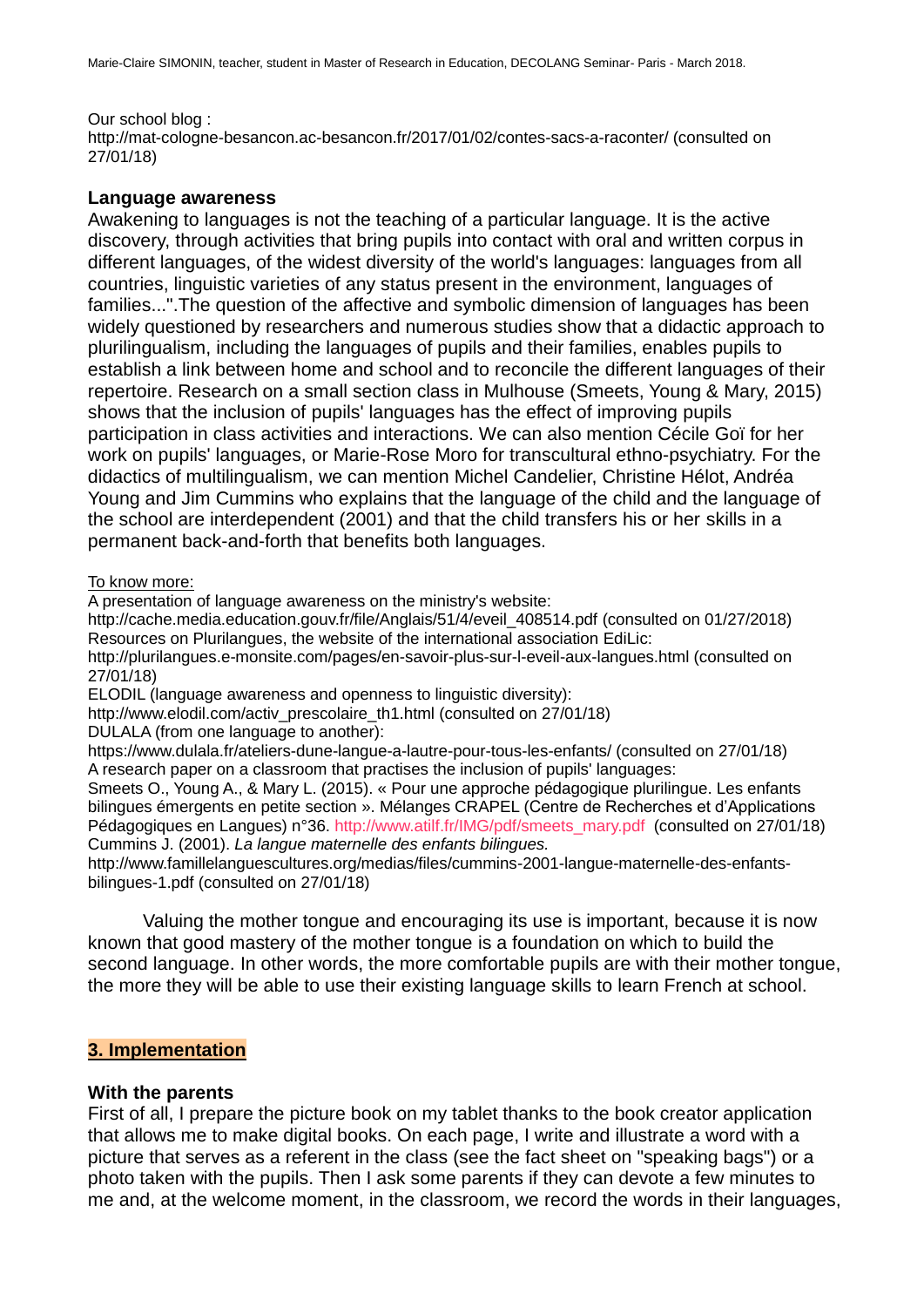with around us children who come to listen to us.

The parents willingly accept, the only negative answer I had was that of a father who told me not to master the language well enough. Sometimes older siblings also play the game. Pupils are usually present when I record their parents.

### **With the pupils**

I then use the picture book in the language corner with the whole class together during the period when we are working on the theme in question, in connection with nursery rhymes and pictures games used daily in the classroom. I only use one tablet for the whole group and yet there is a lot of attention in the class. They all feel concerned. We listen to the different languages one after the other. Spontaneously pupils start repeating the words and clearly enjoy doing so. They memorise a few and repeat them willingly.

The practice of these activities also allows phonological work: hearing and producing new sounds, comparing them to those we know.

The children recognise the person speaking, they know that this voice is that of the mother or father of such and such. And very quickly they remember the name of the language. The children are proud to hear their language and to repeat it; they are also very attentive to the languages of their friends. Very quickly, they remember the names of the languages in the class, and they become aware that they speak different languages. In the mid-section, some, in turn, become able to record the words themselves, without their parents, which means that they become able to translate, which is a remarkable skill

After a use in a large group, pupils can independently listen back to the recordings on class computers.

#### **What languages do we record?**

These are the languages of the school, that is, the languages spoken by the families of our pupils. Out of the three classes, we count each year about twenty different languages including the 3 most frequent: Arabic, Romani and Shimaoré (majority language of Mayotte). Among the recurring languages, we also have Kibushi (minority language of Mayotte) and Turkish.

Other languages are more occasional: African languages such as Wolof, Zarma (a language of Niger), Lingala, Malagasy; Asian languages such as Vietnamese, Cambodian or Tibetan, Eastern European languages (Russian, Chechen, Romanian or Polish); Creoles (Haitian or Reunionese Creole, the bushinengué tongo which is a Creole from Guyana).

 We also sometimes record languages belonging to the language repertoire of teachers such as Italian, Spanish, English or German.

And of course, we also record French: often it is the teacher who does it and the whole group retells the word. Thus the French word is put in direct relation with its different translations in the languages of the class. The autonomous use of the tablet can thus be done independently by a pupil who can both listen to his native language and hear the word in French as many times as it will be necessary to memorise it, and practice its pronunciation.

# **4. Impact**

#### **On pupils**

This is an activity that children enjoy a lot: we listen to words, sentences or nursery rhymes in different languages. We find words, we compare them from one language to another. You get used to the sounds. We discover the languages of our friends and that's where it becomes particularly interesting. When a pupil's language is heard in class, and said by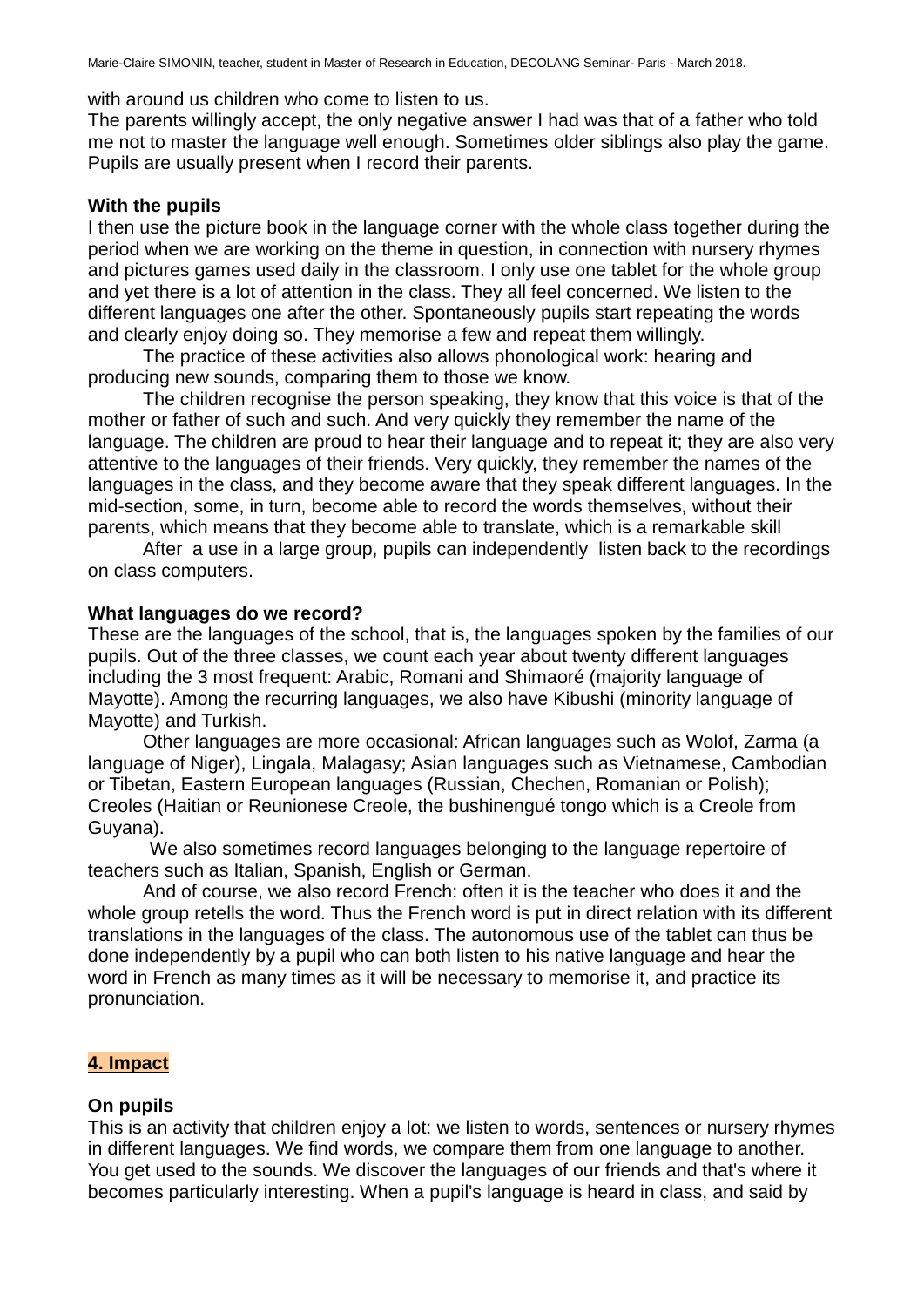someone in his family, one can read pride on his face, and he feels then recognised in his identity.

I can tell many anecdotes that show the positive effect on the pupil's attitude in class. A small section pupil of Afghan origin had just arrived in my class during the year and I had not yet heard the sound of his voice. I was sitting with a Turkish-speaking pupil and listening to the names of the animals recorded by his mother. The little one came to sit next to me, and I then made him listen to his dad that I had just recorded the same morning. Then the child started talking to me and never stopped.

This type of anecdote is repeated with many children, and not only do they start talking, but they feel allowed to speak in their own language, which may be the only one in which they can express themselves. The main effect of this kind of activity is probably the absence in our classes of this very common silence among allophone pupils and often deplored by teachers. Pupils feel welcome in their languages, so they dare to speak even if they do not feel comfortable in French.

# **On the parents**

These are very special moments that induce another form of relationship: here it is the teacher who asks of the parents and the parent who is in a position to teach to the teacher. It is a moment of connivence, of complicity around the common construction of a tool for their children / pupils, and this has a very beneficial effect on the confidence needed for the parent / teacher relationship. Parents feel recognised in their identity and are very touched that their language matters to the school.

So I had a particularly rich time with two moms. Each recorded her mother tongue (Spanish and Haitian Creole), then Portuguese was recorded, a language common to both, with metalinguistic discussions on words such as "Are you sure it's the singular?" And "how are we going to translate" the "(male gender)or" the "(female gender)? Or "Ah, it's the same word as in Spanish! ". Moments like these weave valuable bonds when it comes to cooperating around the child's schooling.

It has been more than three years now that the whole school has been implementing this type of "language policy" and we are beginning to see other consequences such as: a certain ripple effect or attraction for families who have heard talk about our attitude towards languages; and, above all, a remarkable effect: we now hear the languages of families within the school, in the corridors at the dressing time, between parents and their children, between parents, between parents and teachers, in the classes, and not only between children of the same language. The school is truly a multilingual place..

# **Two examples**

# **The colours picture book**

| The cover | the first page with the following languages:<br>  French, Arabic, Romani, Turkish, Pashto, Wolof,  <br>Zarma, Kibushi and Shimaore |
|-----------|------------------------------------------------------------------------------------------------------------------------------------|
|-----------|------------------------------------------------------------------------------------------------------------------------------------|